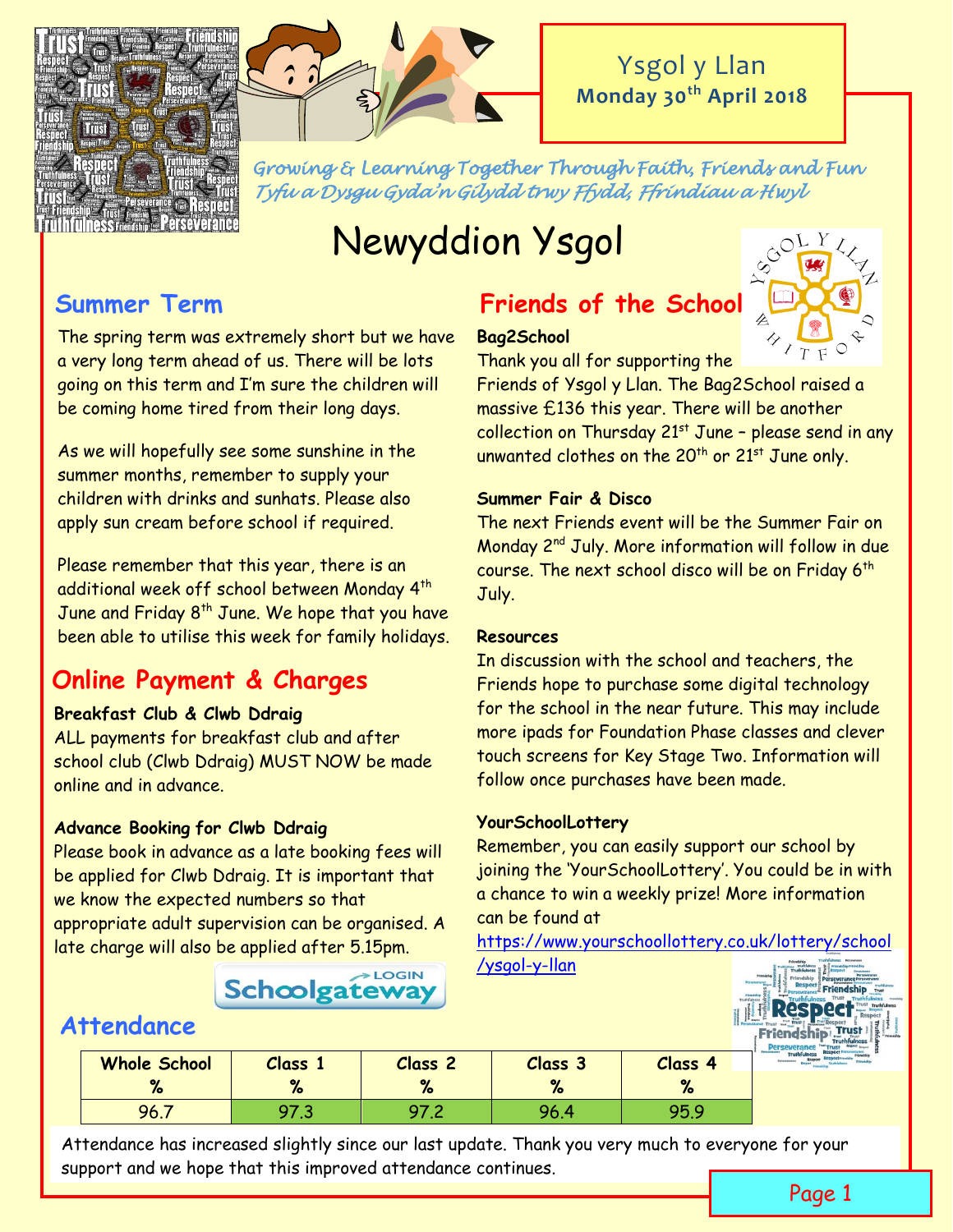# Ysgol y Llan Newsletter Page 2

# **Congratulations!**

Congratulations to the Year 5 & below football team who took part in the Ron Bishop Football Tournament recently. Mr Williams was very impressed by their quality and how well they represented our school. They won two, lost one and drew one of their group games sending them through to the next phase in the tournament where they narrowly lost out.

It was lovely to see one of our pupils feature in the local paper over the weekend. Well done Rhianna for taking part in the memorial essay competition & winning the English Language prize.



Every Friday we continue to celebrate achievements inside and outside of school. Remember to send children in with certificates medals etc. on a Friday so that we can showcase the many talents that our children have.



# **Welsh Nation**

Wednesday 2<sup>nd</sup> May to Wednesday 9<sup>th</sup> May is the Welsh National Test period. It is important that your child is in school during this time.

Information for parents/carers can be found here:

[http://learning.gov.wales/docs/learningwales/](http://learning.gov.wales/docs/learningwales/publications/170413-information-for-parents-carers-2-9-en.pdf) [publications/170413-information-for-parents](http://learning.gov.wales/docs/learningwales/publications/170413-information-for-parents-carers-2-9-en.pdf)[carers-2-9-en.pdf](http://learning.gov.wales/docs/learningwales/publications/170413-information-for-parents-carers-2-9-en.pdf)



# **Reminders**

- Pupils need PE kits in school.
- In hot weather, please ensure that children
- have sun cream and hats for sun protection.
- HEALTHY fruit and vegetables for snack only. Children can bring in refillable bottles for the water throughout the day.
- Please ensure all payments are paid in advance including school meals, breakfast club, school trips and after school club.
- FSM entitlement if you think you may be eligible for free school meals, please ask the office or enquire online.

[http://www.flintshire.gov.uk/en/Resident/Sch](http://www.flintshire.gov.uk/en/Resident/Schools/Education-Benefits.aspx)

# Clwb Ddraig (After School Club)

Please note – activities/days could change

**MONDAY** – Active (beginning with tennis) **TUESDAY** – Board games (including Chess). Football will continue to be run by external provider - £2.50 **WEDNESDAY** – Cookery (BOOK by Tue am) \* **THURSDAY** – Multi-games **FRIDAY** – Craft \*\*

#### **Please note** –

\* In order for enough ingredients to be prepared for cookery club, please book by Tuesday morning.

\*\* FRIDAY is currently a trial and if it is not being used, this day will be removed from the After School Club timetable. Craft club may then take place on a Thursday.

#### **Lunchtime clubs**

Please note – activities/days could change

**TUESDAY** – Coding Club, Year 5/6 only, lunchtime **WEDNESDAY** – Choir Club, juniors, lunchtime **THURSDAY** – Clwb Cymru Cŵl, Years 2–6, lunchtime